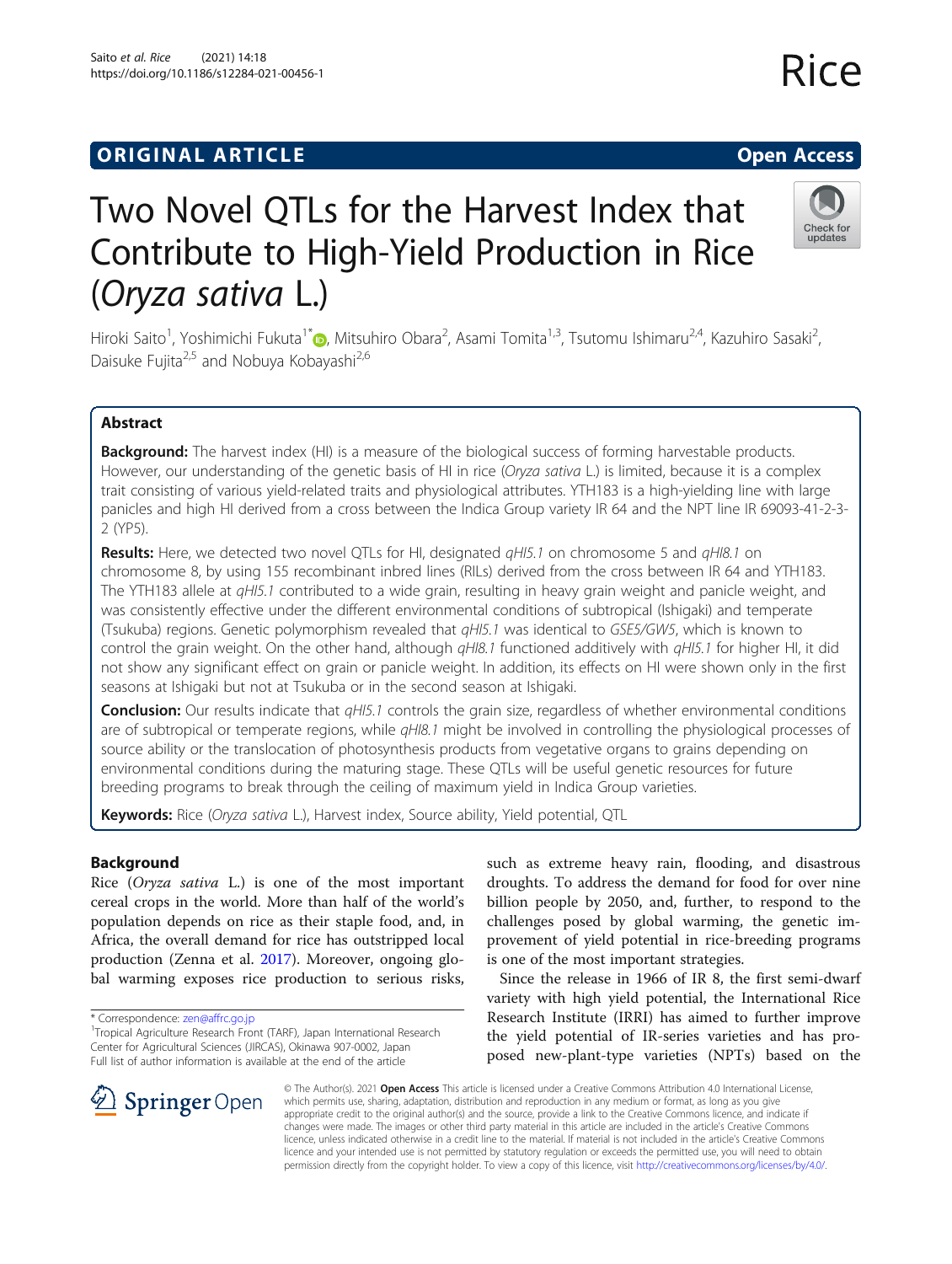"plant type (ideotype) concept" (Donald [1968](#page-9-0); Yoshida [1972](#page-10-0); Peng et al. [1994](#page-10-0), [2008;](#page-10-0) Khush [1995\)](#page-9-0). NPTs are varieties harboring low tiller number, few unproductive tillers, and a large number of grains per panicle, and a phenotype expected to result in high yield potential (Peng et al. [1994](#page-10-0)). NPTs developed from the crosses between the tropical Japonica Group varieties and the improved Indica Group varieties have been released since 1993; however, grain yields have been disappointing because of low biomass production and poor grain filling (Peng et al. [2008\)](#page-10-0). To achieve high grain filling and increase yield potential, particularly in terms of improvement of the sink-source balance, it is necessary to simultaneously improve both sink capacity (a large number of spikelets per panicle, heavy grains, and stable grain filling) and source ability (carbohydrate supply) to accommodate the large sink size under high temperatures.

An informative indicator of the sink-source balance is the harvest index (HI). HI is defined as the ratio of harvestable parts to biomass and is taken as a measure of biological success in partitioning photosynthates to the harvestable product (Donald and Hamblin [1976](#page-9-0); Sinclair [1998](#page-10-0)). Recent breeding programs have achieved great increases in yield by improving HI. Hay [\(1995\)](#page-9-0) concluded that yield increase in rice was a consequence of the incorporation of dwarfing genes that increased the harvest index by around 0.3 to 0.5. Therefore, HI is a useful indicator to consider in the breeding of new high-yielding varieties.

Molecular genetic research has detected several QTLs for HI in rice (Hittalmani et al. [2003](#page-9-0); Zhang et al. [2004](#page-10-0), [2017](#page-10-0); Marri et al. [2005;](#page-9-0) Sabouri et al. [2009](#page-10-0); Li et al. [2012](#page-9-0)). HI is a quantitative trait controlled by multiple genes (QTLs) for numbers of panicles, grain weight, grain numbers, plant biomass, and photosynthetic carbohydrate accumulation and translocation, and the expressions of these QTLs for HI are affected by the environment (Hittalmani et al. [2003](#page-9-0); Li et al. [2012](#page-9-0); Zhang et al. [2017\)](#page-10-0). However, there are few studies on the beneficial genetic basis of HI independent of environmental factors.

A total of 334 introgression lines with a genetic background of IR 64 were developed with NPTs under the IRRI-Japan Collaborative Research Project (Fujita et al. [2009](#page-9-0)). Among them, YTH183 exhibited higher yield and HI than those of IR 64 under various environmental conditions, such as water-saving (aerobic), tropical wet and dry, irrigated lowland and upland, and temperate climate conditions (Kato et al. [2011](#page-9-0); Uddin et al. [2016](#page-10-0); Ishimaru et al. [2017;](#page-9-0) Takai et al. [2019](#page-10-0)). It has been demonstrated that the higher yield potential and greater dehydration avoidance in YTH183 might be conferred, at least in part, by introgressed segments on chromosomes

5 and 6, respectively (Kato et al. [2011\)](#page-9-0). Fujita et al. ([2010\)](#page-9-0) and Ishimaru et al. ([2017](#page-9-0)) reported that one QTL for grain weight was mapped on chromosome 5. Thus, genetic analysis using YTH183 is expected to reveal another genetic factor for the sink-source balance or the source ability in addition to grain weight (i.e., sink capacity).

In this study, we attempted to identify QTLs for HI by using recombinant inbred lines (RILs) derived from crosses between IR 64 and YTH183. To confirm the regional effects of detected QTLs on yield-related traits and physiological attributes, a cross-locational investigation was conducted in locations with subtropical and temperate climates in Japan. The present study provides novel information to improve the HI of the Indica Group varieties through better sink-source balance or source ability.

#### Materials and Methods

#### Plant Materials and Cultivation

An Indica Group variety IR 64 and YTH183 (IR84636- 13-12-2-6-3-3-2-2-B), harboring chromosome segments from the Tropical Group varieties in Indonesia (Fujita et al. [2009\)](#page-9-0), were used as parental lines to develop recombinant inbred lines (RILs) for QTL analysis. YTH183 is one of the introgression lines derived from the cross between IR 64 and an NPT accession (IR69093-41-2-3-2, designated as YP5) (Fujita et al. [2010](#page-9-0)), and therefore has a limited number of genomic regions introduced into IR 64 (Obara et al. [2014](#page-9-0)). A total of 155 RILs and their parents were grown in paddy fields at JIRCAS in Ishigaki, Okinawa, Japan (24.38°N,124.19°E) and in Tsukuba, Ibaraki, Japan (36.05°N,140.08°E) with the cropping schedule described in Table [1](#page-2-0). Ishigaki and Tsukuba are classified as having subtropical and temperate climates, respectively. Note that two cropping seasons per year are possible in Ishigaki. A total of four trials—three years (2016, 2017, and 2018) in the first cropping at Ishigaki and a single year (2017) at Tsukuba—were performed to identify QTLs for HI.

Additionally, to confirm the effects of the detected QTLs on HI in the different cropping season at Ishigaki, six lines each of four different genotype combinations at two QTLs for HI were selected from those RILs, and we cultivated at Ishigaki in the second cropping season of 2018. Twenty 28-day-old seedlings per line were transplanted, one per hill, 18 cm apart, in two rows 36 cm apart. An organic slow-release fertilizer  $(5.2-5.2-5.2 \text{ g/m}^2)$ N-P-K at Ishigaki and  $4.8$ -6.4-3.2 g/m<sup>2</sup> N-P-K at Tsukuba) was applied as a basal fertilizer.

#### Evaluation of Yield-Related Traits

We investigated three yield-related traits in all cropping seasons at Ishigaki and Tsukuba—total weight per plant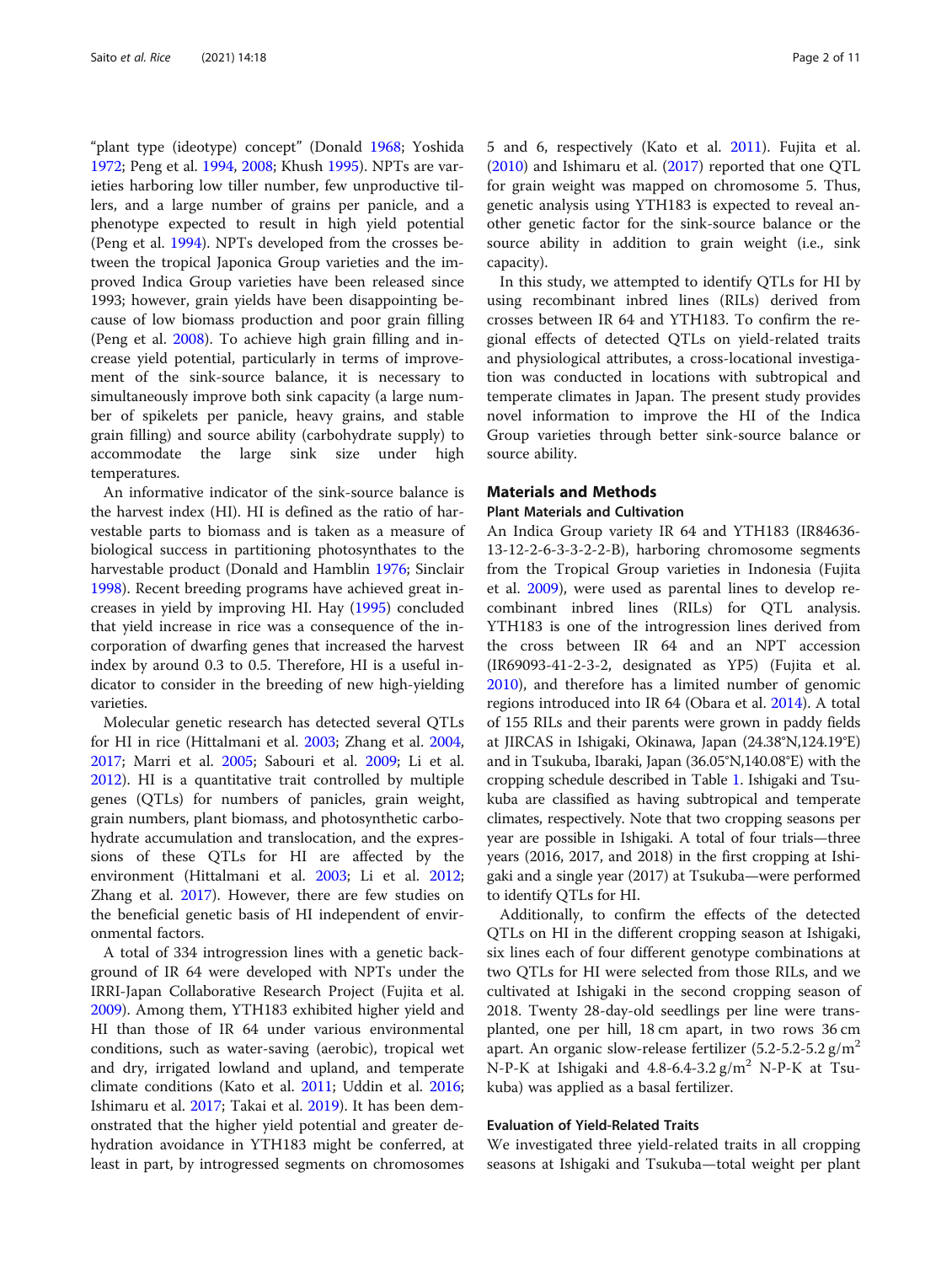| Site                                                      | Ishigaki                                          |                                                                                                                        |                                                   |                                                                       | Tsukuba                                           |
|-----------------------------------------------------------|---------------------------------------------------|------------------------------------------------------------------------------------------------------------------------|---------------------------------------------------|-----------------------------------------------------------------------|---------------------------------------------------|
| Latitude / Longitude                                      | N: 24.38° / E:<br>124.19°                         |                                                                                                                        |                                                   |                                                                       | N: 36.05° / E:<br>140.08°                         |
| Year                                                      | 2016                                              | 2017                                                                                                                   | 2018                                              |                                                                       | 2017                                              |
| Season                                                    | First                                             | First                                                                                                                  | First                                             | Second                                                                |                                                   |
| Abbeviation of crop<br>season                             | 2016ISG F                                         | 2017ISG F                                                                                                              | 2018ISG F                                         | 2018ISG S                                                             | 2017TKB                                           |
| Sowing                                                    | February 16, 2016                                 | February 14, 2017                                                                                                      | February 14, 2018                                 | July 13, 2018                                                         | April 21, 2017                                    |
| Transplanting                                             | March 15, 2016                                    | March 14, 2017                                                                                                         | March 14, 2018                                    | August 1, 2018                                                        | May 21, 2017                                      |
| Details of plant materials<br>and experimental<br>methods | 155 RILs and their<br>parents for QTL<br>analysis | 155 RILs and their parents<br>for QTL analysis<br>Two parents for HI<br>transition by 2-day intervals<br>after heading | 155 RILs and their<br>parents for QTL<br>analysis | 24 selected RILs for two-way<br>ANOVA test between two<br>QTLs for HI | 155 RILs and their<br>parents for QTL<br>analysis |
| Traits for investigation <sup>a</sup>                     | PW                                                | PW                                                                                                                     | PW                                                | PW                                                                    | PW                                                |
|                                                           | <b>CW</b>                                         | <b>CW</b>                                                                                                              | <b>CW</b>                                         | <b>CW</b>                                                             | <b>CW</b>                                         |
|                                                           | <b>TW</b>                                         | <b>TW</b>                                                                                                              | <b>TW</b>                                         | <b>TW</b>                                                             | <b>TW</b>                                         |
|                                                           |                                                   |                                                                                                                        | PN                                                |                                                                       | PN                                                |
|                                                           |                                                   | PW (2-day intervals)                                                                                                   | <b>TS</b>                                         |                                                                       |                                                   |
|                                                           |                                                   | CW (2-day intervals)                                                                                                   | GN                                                |                                                                       |                                                   |
|                                                           |                                                   | TW (2-day intervals)                                                                                                   | <b>FR</b>                                         |                                                                       |                                                   |
|                                                           |                                                   |                                                                                                                        | GWt                                               |                                                                       |                                                   |
|                                                           |                                                   |                                                                                                                        | GL                                                |                                                                       |                                                   |
|                                                           |                                                   |                                                                                                                        | GWd                                               |                                                                       |                                                   |

<span id="page-2-0"></span>**Table 1** Sowing date, transplanting date and investigation traits of each cropping season

 $a$  These abbreviation means as follows: PW Panicle weight, CW Culm and leaf weight, TW Total weight, PN Panicle number per plant, TS Total number of spiklets per panicle, GN Number of filled grains per panicle, FR Fertility ratio, GWt Grain weight, GL Grain length, GWd Grain width

(TW), culm weight per plant (CW), and panicle weight per plant (PW)—which were used to calculate the ratio of panicle weight to total weight  $(PW/TW =$ harvest index [HI]) (Table 1). In the first cropping season of 2018 at Ishigaki, in addition to the above three traits, we investigated other traits: panicle number per plant (PN), total number of spikelets per panicle (TS), number of filled grains per panicle (GN), ratio of filled grains per panicle (GN/TS = fertility ratio [FR]), and 1000-grain weight (GWt). Further, we also investigated grain length (GL) and grain width (GWd) of approximately 50 grains per plant each using the software SmartGrain (Tanabata et al. [2012](#page-10-0)) in the first cropping season of 2018 at Ishigaki. In the 2017 cropping season at Tsukuba, we investigated PW, CW, TW, and PN.

In the first cropping season of 2017 at Ishigaki, we also investigated the developmental transition of the ratio of panicle weight to total weight in two parental lines at two-day intervals from 4 weeks before heading until harvest. Six undamaged plants from each line were investigated in all trials, and the average value was taken to be representative for each line. Whole plants at 35 days after heading were harvested and dried in a wellventilated storage house for measurement.

#### QTL Analysis

Genomic DNA was extracted from frozen leaves of individual plants from the RILs by the method described in Monna et al. [2002](#page-9-0) with slight modifications. A total of 22 SSR markers and 74 KASP markers (McCouch et al. [2010](#page-9-0); LGC Genomics, Teddington, UK), which were located on the chromosome segment from YP5, were used for genotyping of the 155 RILs (Table [2](#page-3-0), Supplemental Fig. [3\)](#page-9-0).

QTL analyses for yield-related traits were performed using the R/qtl software package (Broman et al. [2003\)](#page-9-0). Interval mapping (IM) was performed for each trait using the "scanone" function with default settings to calculate the LOD value for each marker. The LOD threshold was obtained based on the permutation test (1000 permutations,  $P = 0.05$ ) for each trait. The additive effect was calculated as (the mean value of the AA genotype) – (the mean value of the AA genotype + the mean value of the BB genotype) / 2. The phenotypic variance explained (PVE) by each QTL was estimated by  $1-10^{-2\text{LOD}/n}$ , where *n* indicates the sample size and LOD indicates the LOD value from "scanone."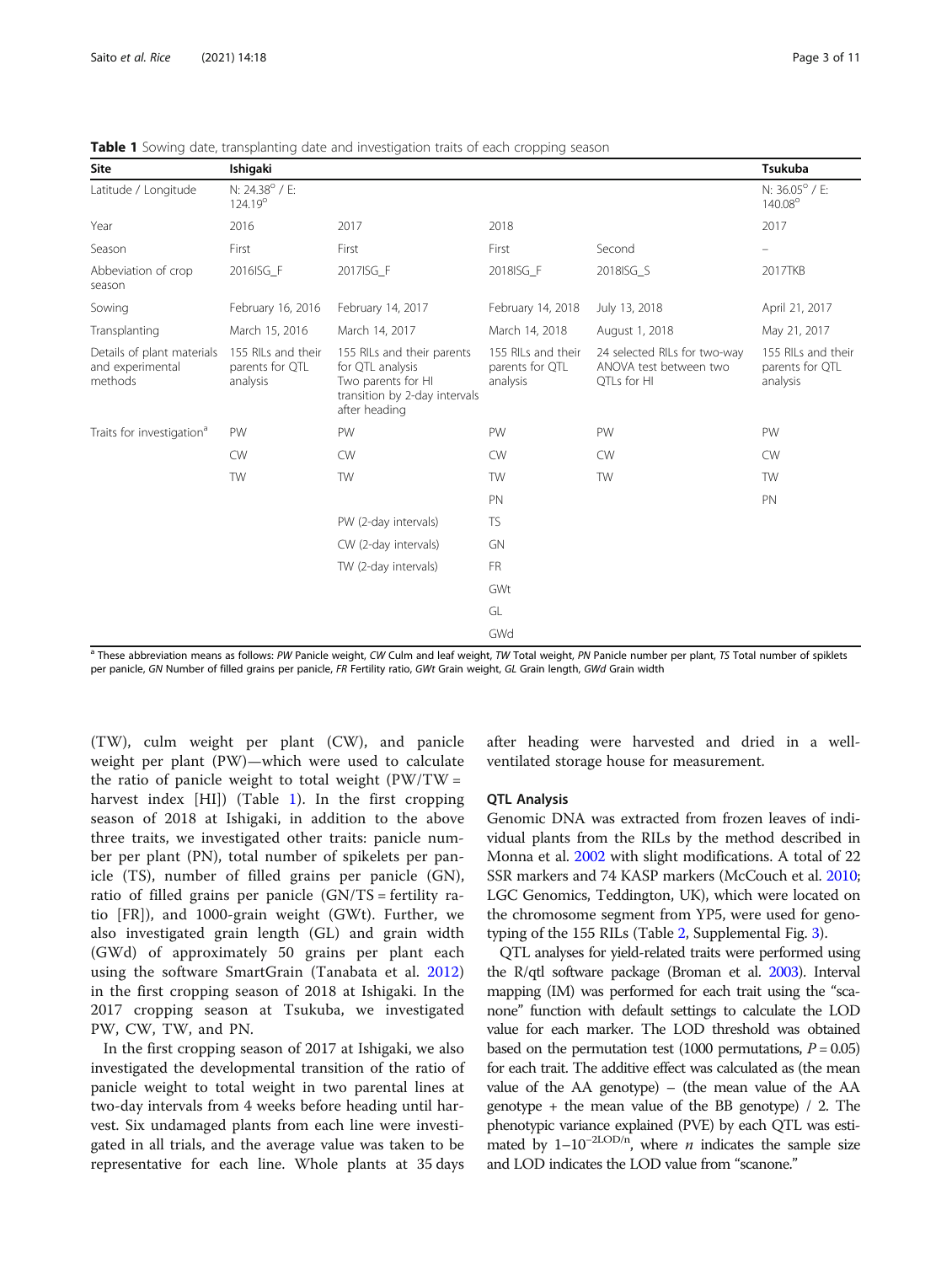<span id="page-3-0"></span>Table 2 Number of KASP and SSR markers on twelve chromosomes

| Chromosome                    |     |     |     | 4   |     |     |     |     |      | 10  |     | 12  | <b>Total</b> |
|-------------------------------|-----|-----|-----|-----|-----|-----|-----|-----|------|-----|-----|-----|--------------|
| Number of markers             |     |     |     |     | 36  |     |     |     | Q    | 18  |     |     | 96           |
| Average recombinat value (cM) | 1.3 | 0.0 | 0.0 | 0.0 | 3.7 | 2.1 | 0.0 | 2.1 | 14.8 | 1.8 | 0.0 | 0.4 |              |

### Results

#### HI and Yield-Related Traits in the Two Parental Lines

The heading dates of IR 64 at Ishigaki were on May 30 in 2016, June 3 in 2017, and May 30 in 2018; on the other hand, the heading dates of YTH183 at Ishigaki were on May 28 in 2016, June 2 in 2017, and May 28 in 2018 (Supplemental Table [1\)](#page-9-0). For 3 years from 2016 to 2018, HIs of YTH183 were significantly higher than those of IR 64 both at Ishigaki and at Tsukuba in 2017 (Fig. [1a](#page-4-0)). PWs of YTH183 were similar or higher than those of IR 64, and CWs varied from lower to higher than those of IR 64 among four trials. This means that PW is a more stable trait than CW. The dry matter productions of PW and CW at Ishigaki in 2017 and 2018 were lower than in the other two trials at Ishigaki in 2016 and at Tsukuba in 2017, and the HIs at Ishigaki in 2017 and 2018 were also higher than these. These results indicate that HIs became bigger under the condition of low dry matter production compared with high. The condition of the fertilizer (4.8 kg/10a, nitrogen basis: N) applied for cultivations was the same in these four investigations, but the basic soil fertility conditions between Ishigaki and Tsukuba were different, and the fields were also different among the three trials at Ishigaki. Basically, the variations in dry matter productions of IR 64 and TH183 might be influenced by the soil fertility conditions. Comparing the developmental transitions in the ratio of panicle weight to total weight between YTH183 and IR 64, remarkably significant differences were found in the late maturing stage (Fig. [1](#page-4-0)b). In the yield-related traits, although there was no significant difference in PN or TS between YTH183 and IR 64, GWt and FR were higher in YTH183 than in IR 64, resulting in a higher PW in YTH183 (Fig. [1](#page-4-0)c). Furthermore, GWd was higher in YTH183 than in IR 64, while GL was lower (Fig. [1c](#page-4-0)). It is therefore considered that the large grain size in YTH183 contributes to the higher HI and yield than that of IR 64.

#### QTL Analyses

The HIs of RILs in the 3 years were continuously distributed with transgressive segregates (Fig. [2](#page-5-0), Supplemental Table [2](#page-9-0)). In addition, significant positive correlations were observed between each cropping season (Table [3\)](#page-5-0). Compared with the correlations among the three cropping seasons at Ishigaki, the correlations between the cropping season at Tsukuba and the cropping seasons at Ishigaki were low (Table [3\)](#page-5-0).

QTL analyses identified a total of twenty QTLs for eight agricultural traits, including HI, on chromosomes 5, 8, 9, and 12 (Fig. [3,](#page-6-0) Table [4\)](#page-7-0). Among them, QTLs for HI were identified in the regions on chromosomes 5 and 8 for the 3 years at Ishigaki. At Tsukuba, only the QTL on the region of chromosome 5 was identified, and that on chromosome 8 was not (Fig. [3,](#page-6-0) Table [4,](#page-7-0) Supplemental Fig. [1](#page-9-0)). We designated the two QTLs on chromosomes 5 and 8 as qHI5.1 and qHI8.1, respectively. Both of the YTH183 alleles at these QTLs additively contributed to the high HI without any genetic interactions in the 3 years of cropping at Ishigaki (Fig. [4\)](#page-8-0).

In the region where  $qH$ I5.1 is located, a QTL for PW was detected (by analyses in 2017 and 2018). Further, QTLs for GWt, GL, and GWd were also located in the same region. In this region, the GSE5/GW5 gene for grain weight is reported (Duan et al. [2017](#page-9-0); Liu et al. [2017](#page-9-0)). Therefore, we investigated genomic polymorphism of the GSE5 gene between YTH183 and IR 64, and found that YTH183 harbored an insertion at the promoter region of this gene (Supplemental Fig. [2\)](#page-9-0).

On the other hand, in the region where  $qH18.1$  is located, QTLs for CW, FR, and GL were detected (by analysis in 2018). However, we did not detect any QTLs, including for HI, at this region in the cropping at Tsu-kuba (Fig. [3](#page-6-0), Table [4\)](#page-7-0). Interestingly, although  $qH15.1$ showed a significant effect on the HI in the second cropping season at Ishigaki in 2018, qHI8.1 did not (Fig. [4](#page-8-0)). During the maturing stage in the second cropping season at Ishigaki in 2018, the average daily temperature was as low as it was in the cropping season at Tsukuba. The average temperatures during the maturing stage at Tsukuba and the second cropping at Ishigaki were remarkably lower than those of the three first cropping seasons at Ishigaki (Supplemental Table [3\)](#page-9-0). This difference in temperatures during the maturing stage might have influenced the effect of qHI8.1.

#### **Discussion**

The harvest index (HI) is used to measure biological success in the formation of harvestable products. However, the genetic basis of HI in rice is not well understood because it is a complex trait comprising a number of yield-related traits and physiological attributes. Under the IRRI-Japan Collaborative Research Project, 334 introgression lines with the genetic background of IR 64 were developed to enhance yield potential by backcrossing between nine NPT varieties and one Japanese high-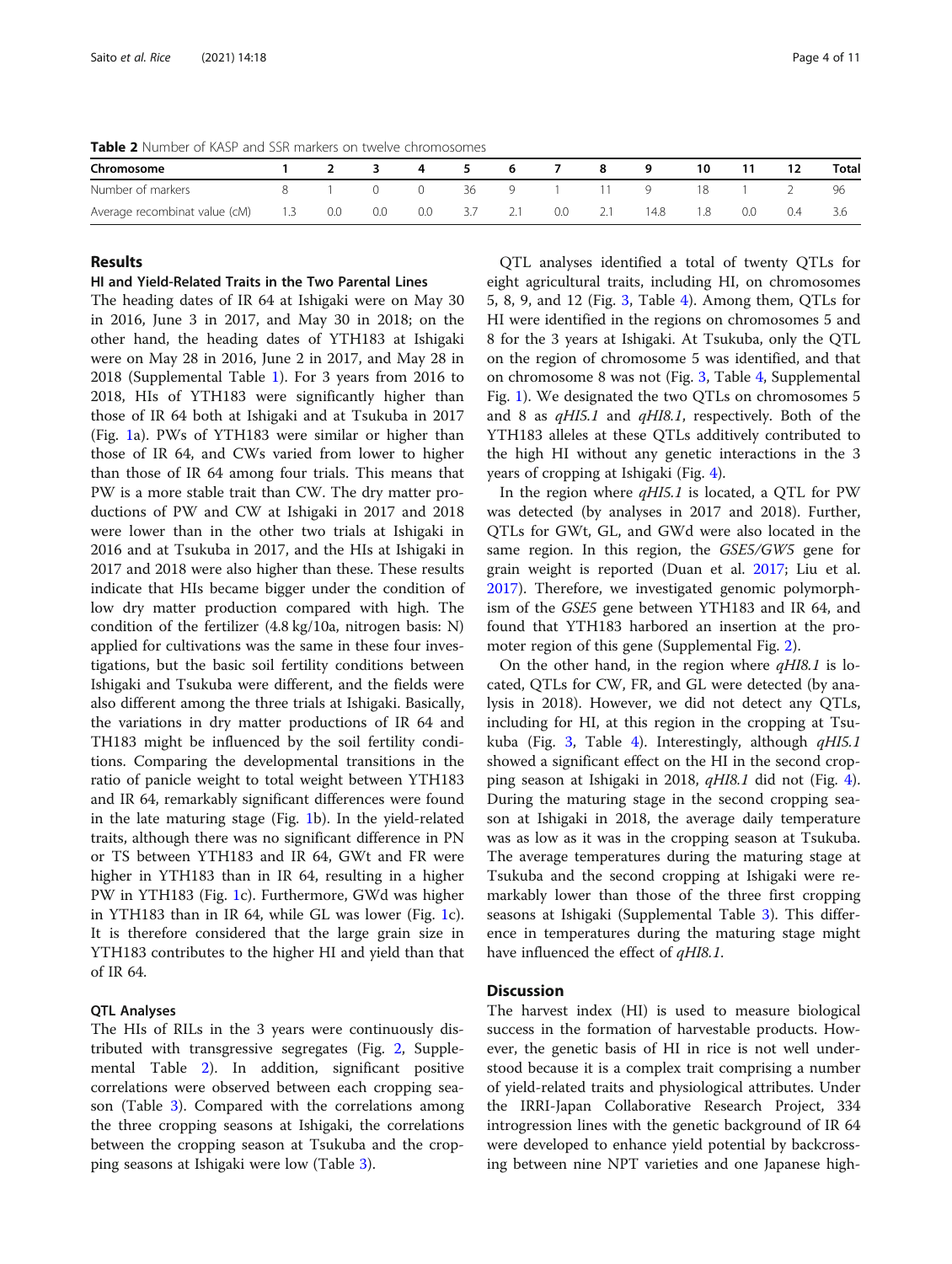<span id="page-4-0"></span>



yielding cultivar as the donor parents and IR 64 as the recurrent parent (Fujita et al. [2009\)](#page-9-0). Among those introgression lines, YTH183 showed remarkably higher yield and greater adaptability to both tropical and temperate regions than IR 64 (Takai et al. [2019\)](#page-10-0). In this study, we genetically analyzed the yield potential of YTH183 from the perspective of HI. Our results showed that high correlations were found among the 3 years of HI at Ishigaki, whereas low correlations were found between the 3 years of HI at Ishigaki and the HI at Tsukuba (Table [3](#page-5-0)), suggesting that RILs showed different performances between Ishigaki and Tsukuba. HI is a complex trait and susceptible to environmental conditions, and it is difficult to find a genetic factor. Nonetheless, our results clarified the fact that two major QTLs for HI (qHI5.1 and qHI8.1 detected on chromosomes 5 and 8, respectively) contributed to the yield potential of YTH183. It is noteworthy that qHI5.1 was consistently detected under the different climatic conditions of Ishigaki (subtropical) and Tsukuba (temperate) (Fig. [3](#page-6-0), Table [4\)](#page-7-0), suggesting that  $qH$ I5.1 may be a useful genetic factor for the genetic improvement of HI in Indica Group varieties grown in both temperate and subtropical regions. In the same region on chromosome 5, QTLs for panicle weight (PW), grain weight (GWt), and grain width (GWd) were also identified, indicating that this QTL increased the total sink size through increasing grain size. This QTL did not have any negative effect on yield-related traits, such as culm weight (CW) or fertility rate (FR). Our results are consistent with those of previous research showing that the improved HI of YTH183 is attributable to the enlarged sink capacity due to large grain size (Kato et al. [2011](#page-9-0)). Further, previous studies have shown that an introgressed segment in YTH183 contains a major QTL for grain size  $(qSW5)$  on chromosome 5 (Shomura et al. [2008](#page-10-0)), and using the 334 introgression lines identified a QTL for grain weight  $(qGW5)$  in the same region as  $qSW5$  (Fujita et al. [2009](#page-9-0)). Recently, Duan et al. ([2017](#page-9-0)) and Liu et al. ([2017](#page-9-0)) identified a previously unrecognized gene (GSE5/GW5) at the  $qSW5/qGW5$  locus. They showed that natural variations in the promoter of GSE5/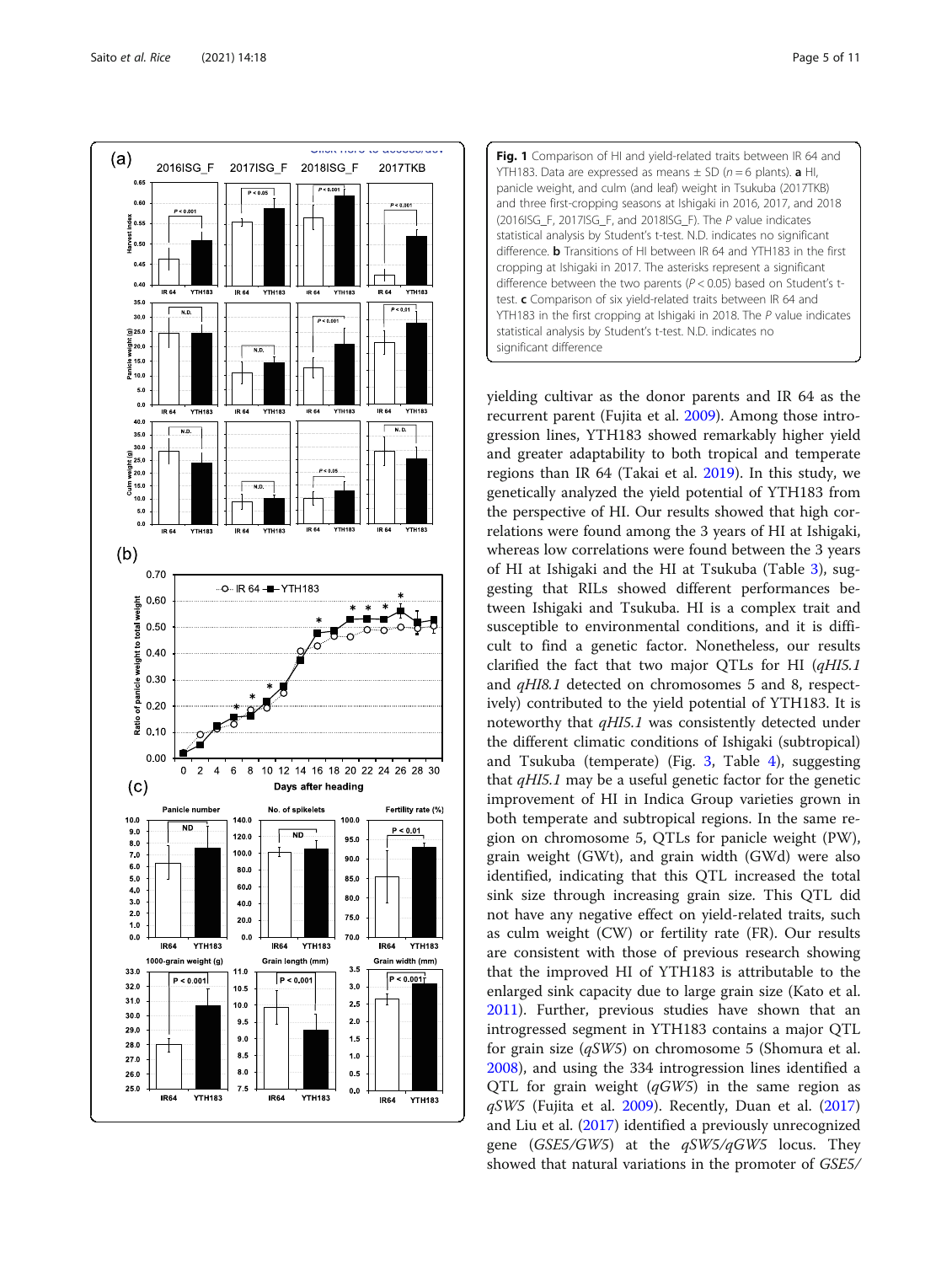<span id="page-5-0"></span>

Fig. 2 Frequency distributions of HIs of RILs in the cropping seasons at Ishigaki (ISG) and Tsukuba (TKB). The white, black, and gray arrows indicate, respectively, the HI of IR 64, YTH183, and the average of the RILs

GW5 contribute to grain size diversity. In this study, we found a DNA polymorphism between IR 64 and YTH183 (an insertion in YTH183) in the promoter region of the GSE5/GW5 gene (Supplemental Fig. [2](#page-9-0)). The sib lines derived from the same parent (YP5) as YTH183 with the insertion significantly showed heavier grain weight than those without the insertion (Supplemental Fig. [4\)](#page-9-0). We therefore consider that  $qH15.1$  is identical to GSE5/GW5.

Shomura et al. [\(2008\)](#page-10-0) compared the rice varieties of the Japonica and Indica Groups, and they then identified a major QTL for grain size as  $qSW5$ , which is identical to GSE5/GW5, and the Japonica allele clearly contributed heavier grain weight. YTH183 was developed by the backcross breeding between a new plant type variety, IR69093-41-2-3-2 (YP5) harboring chromosome segments from the Tropical Japonica Group rice varieties and IR 64 as the recurrent parent. We therefore consider that  $qHI5.1$  is identical to  $GSE5/GW5$ , which might be widely harbored in Japonica Group varieties from tropical to temperate, and that the allele of YTH183 contributes to the wide grain, resulting in the higher GWt, PW, and HI in YTH183 than in IR 64. Further, because qHI5.1 was stably identified under different environmental conditions, it is possible that this QTL could become one of the widely useful genetic factors to increase HI without the negative effect of environmental conditions, especially high temperatures during the maturing stage such as in tropical or subtropical regions. It still needs to be considered that  $qH$ I5.1 might be co-located with GSE5/GW5 in the same chromosome region, and the identity will have to be confirmed based on the gene isolation of *aHI5.1*.

At the *aHI8.1* region, no other OTLs were identified other than a QTL for leaf weight (LW) in 2018. Kato et al. ([2011\)](#page-9-0) demonstrated that the source supply for grain growth, i.e., the concentration and amount of nonstructural carbohydrate in vegetative organs at anthesis,

Table 3 The correlations of HI in RILs among four cropping seasons

| Season    |             | 2016ISG F 2017ISG F | 2018ISG F   | <b>2017TKB</b> |
|-----------|-------------|---------------------|-------------|----------------|
| 2016ISG F |             |                     |             |                |
| 2017ISG F | $0.723$ *** |                     |             |                |
| 2018ISG F | $0.681$ *** | $0.796$ ***         |             |                |
| 2017TKB   | $0.680***$  | $0.486$ ***         | $0.548$ *** |                |

\*\*\* represents a significant correlation between the two cropping seasons at P < 0.001 level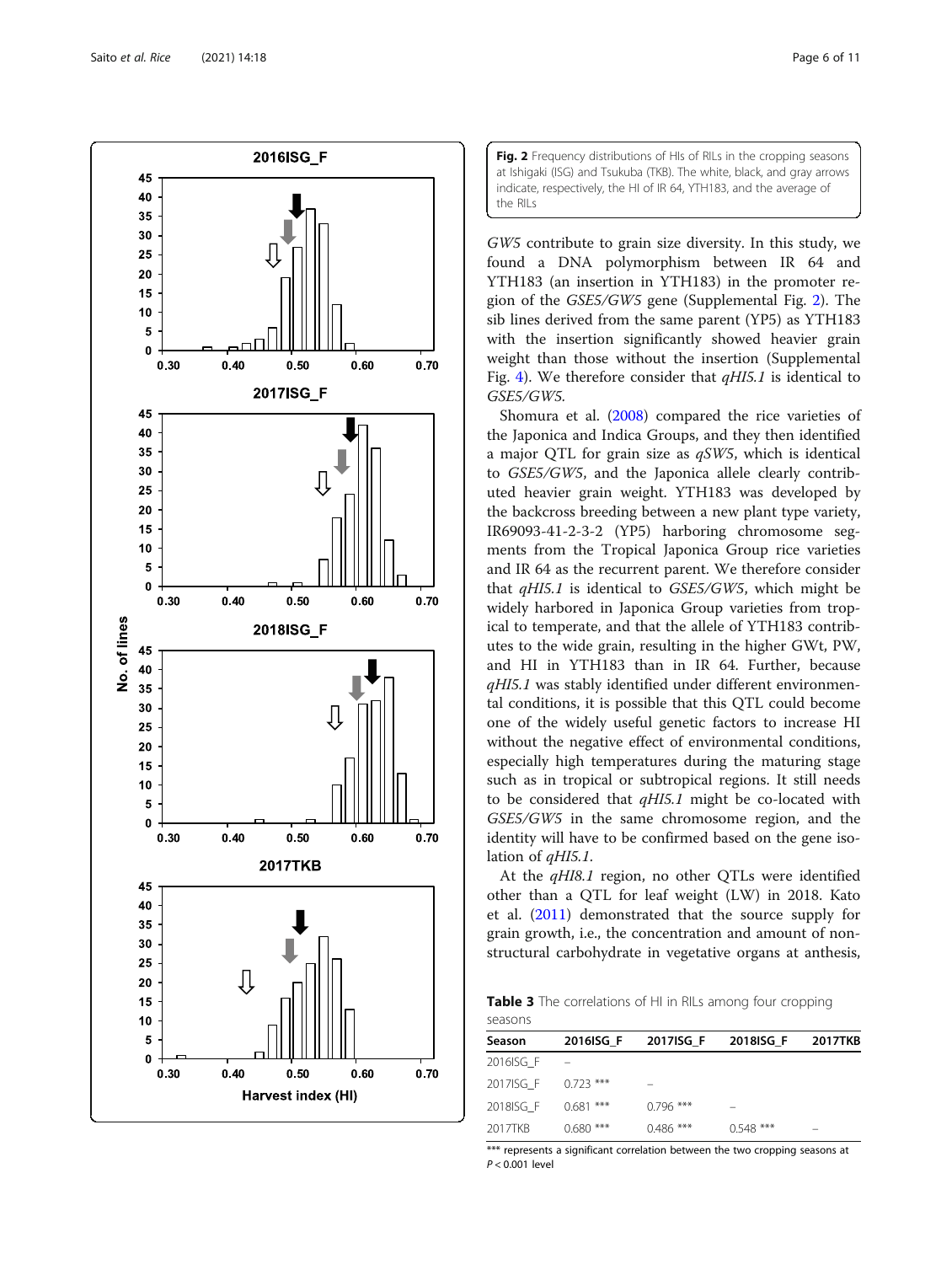<span id="page-6-0"></span>

was largely not improved in YTH183. On the other hand, Ishimaru et al. ([2017](#page-9-0)) suggested that the higher HI in YTH183 is supported by greater photosynthate translocation from sources to sinks during the maturing stage. They showed greater non-structural carbohydrate depletion during the grain-filling stage and a higher number of vascular bundles in the panicle neck of YTH183, suggesting enhanced capacity for assimilate transport to the developing panicles during the maturing stage. Laza et al. ([2006\)](#page-9-0) identified QTLs for HI on chromosomes 8 and 11 by using RILs derived from a cross between IR 72 and an NPT variety that was a sibling of the donor variety (YP5) of YTH183. They indicated that these QTLs might be involved in the difference in grainfilling abilities between the Indica and Japonica Groups. Therefore, qHI8.1 might be involved in the ability of the photosynthate to be translocated from the source to the sink organs. Interestingly, *qHI8.1* did not have a significant effect on HI in the cropping at Tsukuba or in the second cropping at Ishigaki. This result might be explained by differences in the environmental conditions during the maturing stage: The daily average temperature during the maturing stage was higher in the

first cropping season at Ishigaki than in the second cropping at Ishigaki and the cropping at Tsukuba (Supple-mental Table [3\)](#page-9-0); therefore, the effectiveness of  $qH18.1$ might be temperature dependent. Welch et al. [\(2010\)](#page-10-0) reported that a higher minimum temperature reduced yield by analyzing data from 227 intensively managed irrigated rice farms in six important rice-producing countries. Peng et al. [\(2004](#page-10-0)) also reported direct evidence of decreased rice yields from increased nighttime temperature associated with global warming. In the metabolic process of grain filling, Yamakawa et al. ([2007\)](#page-10-0) showed that the expression level of genes encoding starch- or carbohydrate-metabolizing enzymes and translocators was diminished to 89% of the control on average by exposure to high temperature, suggesting that ripening under high temperature induced the occurrence of grains with various degrees of chalky appearance and decreased weight. Therefore, *qHI8.1* is expected to enhance source ability or the translocation of photosynthesis products from shoots to grains under conditions of higher temperature during the maturing stage. Introgression of  $qH18.1$ , in addition to  $qH15.1$ , into Indica Group varieties would contribute to enhancement of HI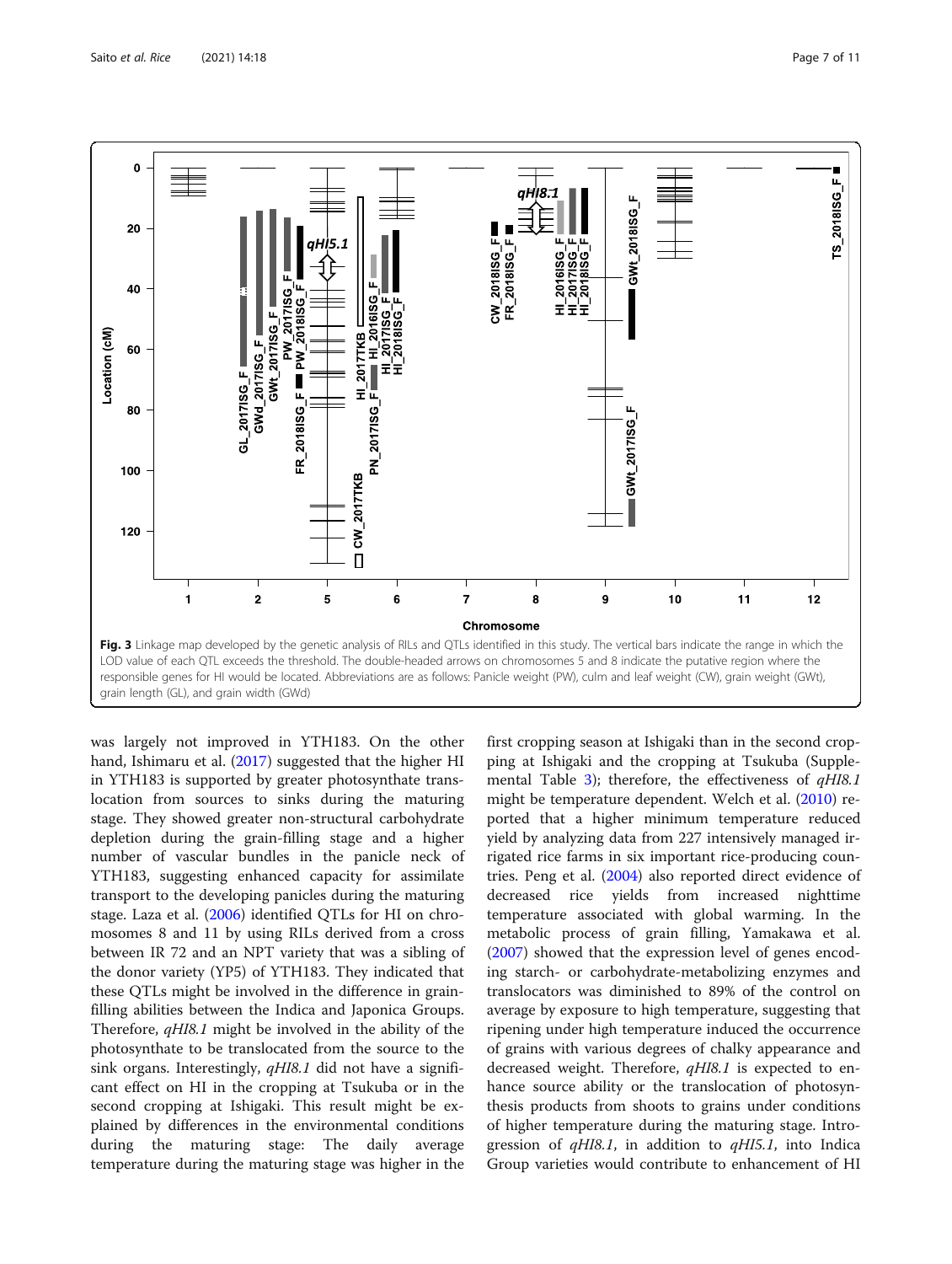| Table 4 QTLs identified in this study                  |                  |           |                          |                     |                                 |                                   |           |                          |                            |                                 |                                  |           |                          |                            |                                 |                      |         |                          |                            |                                 |                            |
|--------------------------------------------------------|------------------|-----------|--------------------------|---------------------|---------------------------------|-----------------------------------|-----------|--------------------------|----------------------------|---------------------------------|----------------------------------|-----------|--------------------------|----------------------------|---------------------------------|----------------------|---------|--------------------------|----------------------------|---------------------------------|----------------------------|
| Trait                                                  | .<br>ຣັ້.        | 2016ISG_F |                          |                     |                                 |                                   | 2017ISG_F |                          |                            |                                 |                                  | 2018ISG_F |                          |                            |                                 |                      | 2017TKB |                          |                            |                                 |                            |
|                                                        |                  | 9         | position<br>(cM)<br>Peak | range<br>(cM)<br>Ĕ, | Additive<br>effect <sup>b</sup> | PVE<br>$\overline{\mathcal{E}}$ . | GO        | position<br>(cM)<br>Peak | range<br>(cM)<br>$\vec{5}$ | Additive<br>effect <sup>b</sup> | P۷Ë<br>$\widehat{\mathcal{E}}$ . | 9         | position<br>(cM)<br>Peak | range<br>(cM)<br>Γ,        | Additive<br>effect <sup>b</sup> | ≵ั⊛ิ.                | go      | position<br>(cM)<br>Peak | range<br>(cM)<br>$\vec{q}$ | Additive<br>effect <sup>b</sup> | <b>ME</b><br>$\mathcal{E}$ |
| index (HI)<br>Harvest                                  | $\sqrt{2}$       | 2.42      | 36.9                     | $36.2 - 37.5$       | 0.009                           | 6.9                               | 5.48      | 32.8                     | $220 - 41.4$               | 0.013                           | 15.0                             | 6.62      | 34.4                     | $20.2 -$<br>44.1           | 0.015                           | 17.9                 | 4.67    | 50.7                     | $13.7 - 57.1$              | 0.015                           | 13.0                       |
|                                                        | $\infty$         | 4.87      | 20.9                     | $10.4 - 21.3$       | 0.013                           | 3.5                               | 4.55      | 13.8                     | $7.6 - 21.3$               | 0.012                           | 12.7                             | 3.57      | 13.8                     | 21.23<br>$8.5 -$           | 0.011                           | 10.1                 |         |                          |                            |                                 |                            |
| Panicle<br>weight<br>(PV)                              | $\sqrt{2}$       |           |                          |                     |                                 |                                   | 3.19      | 23.90                    | 15.6-32.4                  | 0.515                           | 9.0                              | 2.82      | 25.2                     | $19.4 - 31.5$              | 0.775                           | 8.0                  |         |                          |                            |                                 |                            |
| leaf weight<br>(CW)<br>Culm and                        | $\mathsf{L}\cap$ |           |                          |                     |                                 |                                   |           |                          |                            |                                 |                                  |           |                          |                            |                                 |                      | 3.10    | 130.7                    | 125.6-130.7                | $-1.461$                        | $8.8$                      |
|                                                        | $\infty$         |           |                          |                     |                                 |                                   |           |                          |                            |                                 |                                  | 3.10      | 20.4                     | $\frac{11.0}{21.3}$        | $-0.626$                        | $_{\infty}^{\infty}$ |         |                          |                            |                                 |                            |
| per panicle<br>(TS)<br>number of<br>spikelets<br>Total | $\mathop\simeq$  |           |                          |                     |                                 |                                   |           |                          |                            |                                 |                                  | 2.50      | 2.50                     | $0 - 0.4$                  | $-3.000$                        | 7.2                  |         |                          |                            |                                 |                            |
| Fertility rate<br>(FR)                                 | $\sqrt{ }$       |           |                          |                     |                                 |                                   |           |                          |                            |                                 |                                  | 2.80      | 2.80                     | 66.2-<br>74.3              | 1214                            | $_{\odot}$           |         |                          |                            |                                 |                            |
|                                                        | $\infty$         |           |                          |                     |                                 |                                   |           |                          |                            |                                 |                                  | 3.17      | 20.89                    | $20.0 - 21.3$              | 1,239                           | 0.6                  |         |                          |                            |                                 |                            |
| weight<br>(GWt)<br>Grain                               | $\sqrt{ }$       |           |                          |                     |                                 |                                   |           |                          |                            |                                 |                                  | 14.78     | 34.7                     | $\frac{1}{\infty}$<br>50.8 | 1.248                           | 35.5                 |         |                          |                            |                                 |                            |
| length (GL)<br>Grain                                   | 5                |           |                          |                     |                                 |                                   |           |                          |                            |                                 |                                  | 9.04      | 32.7                     | $20.2 -$<br>42.0           | $-0.130$                        | 23.6                 |         |                          |                            |                                 |                            |
|                                                        | $\infty$         |           |                          |                     |                                 |                                   |           |                          |                            |                                 |                                  | 2.44      | 19.0                     | $\frac{18.9}{19.1}$        | $-0.085$                        | 7.0                  |         |                          |                            |                                 |                            |
|                                                        | $\circ$          |           |                          |                     |                                 |                                   |           |                          |                            |                                 |                                  | 2.74      | 50.4                     | $47.7 -$<br>53.1           | $-0.068$                        | 7.8                  |         |                          |                            |                                 |                            |
| Grain width<br>(GWd)                                   | $\mathsf{L}\cap$ |           |                          |                     |                                 |                                   |           |                          |                            |                                 |                                  | 36.7      | 34.1                     | $0 - 75.9$                 | 0.147                           | 66.3                 |         |                          |                            |                                 |                            |
|                                                        | G                |           |                          |                     |                                 |                                   |           |                          |                            |                                 |                                  | 3.8       | 117.7                    | $105.6 -$<br>118.2         | 0.062                           | 10.7                 |         |                          |                            |                                 |                            |

<span id="page-7-0"></span>

A positive value for the additive effect indicates that the YTH183 allele increases the trait

"PVE" indicates a percent of the variation explained

abc

"Chr." indicates "chromosome"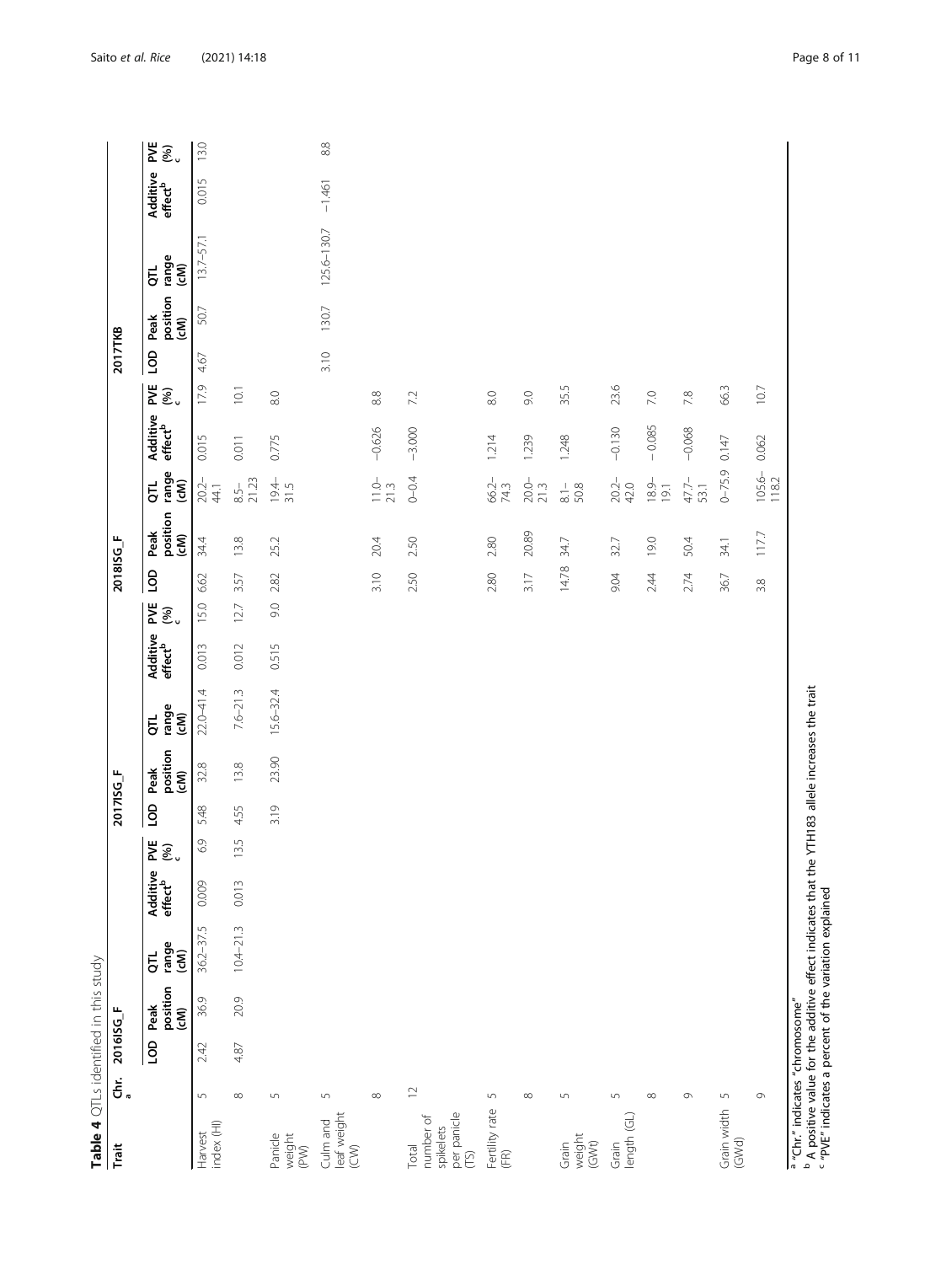<span id="page-8-0"></span>

in tropical regions, and in temperate regions where air temperatures during the maturing stage have been progressively increasing (Iizumi et al. [2011\)](#page-9-0). The effects of the two QTLs, *qHI5.1* and *qHI8.1*, under various environmental conditions need to be confirmed using the isogeneic lines for qHI5.1 and qHI8.1 and the accumulated line for *qHI5.1* and *qHI8.1* with an IR 64 genetic background.

Studies on inheritance of the HI trait are limited, because it is a complex trait that incorporates the number of grains, grain weight, and number of panicles as the sink capacity, and also incorporates culm and leaf weight, photosynthetic rate, and translocation of the assimilated carbon as the source activity. In addition, although some of these traits are highly genetically controlled, most are environment sensitive. Consequently, it is difficult to identify the QTLs for HI independent of environmental effects. Multi-location or multi-year trials are essential for identifying effective and stable QTLs. Hittalmani et al. ([2003\)](#page-9-0) identified eleven QTLs for HI at nine locations in Asia representing different environments; however, no common QTL was detected in all nine locations. Li et al. [\(2012\)](#page-9-0) identified genetic markers associated with HI in both temperate (Arkansas) and subtropical (Texas) climates, but detected no associated markers in common. In our study, two stable QTLs  $(qHIS.1$  and  $qHIS.1$ ) for HI were identified by three multi-year field trials in the first cropping season at Ishigaki. Among them, qHI5.1 was found to contribute to the grain size independent of the environmental conditions, whereas  $qH18.1$  was efficient for maturing under high temperatures. Further, YTH183 shows superior performance when cultivated under watersaving conditions and shows high plasticity in root elongation in response to re-watering after drought (Kato et al. [2011](#page-9-0); Kano-Nakata et al. [2013](#page-9-0)). Furthermore, Obara et al. [\(2014](#page-9-0)) identified a QTL on chromosome 6 for root length under N-deficient conditions in YTH183. Thus, YTH183 is remarkable for its excellent response to water- and N-deficient conditions in addition to its enhanced sink capacity owing to its enlarged grain size. Our current findings and previous work suggest that YTH183 will likely be a noteworthy source of breeding material that can be exploited in rice-breeding efforts in the near future for breaking through the ceiling of maximum yield in response to environmental change under global warming.

#### Conclusion

Here, we demonstrate that two novel QTLs for HI  $(dH15.1)$  on chromosome 5 and  $dH18.1$  on chromosome 8) contribute to the higher HI in YTH183 than in IR 64. qHI5.1 is identical to GSE5/GW5 and controls the grain size, regardless of whether environmental conditions are of subtropical or temperate regions. qHI8.1 functioned additively with  $qH$ I5.1 for higher HI, but showed significant effects on yield-related traits only in the first cropping season in Ishigaki, where the air temperatures were higher during the maturing stage. Therefore, *qHI8.1* may be associated with regulation of the physiological processes of the source ability or the translocation of photosynthesis products from shoots to grains according to temperature at the maturing stage. These two QTLs are therefore anticipated to be effective genetic resources in breeding programs attempting to surmount the maximum yield in Indica Group varieties.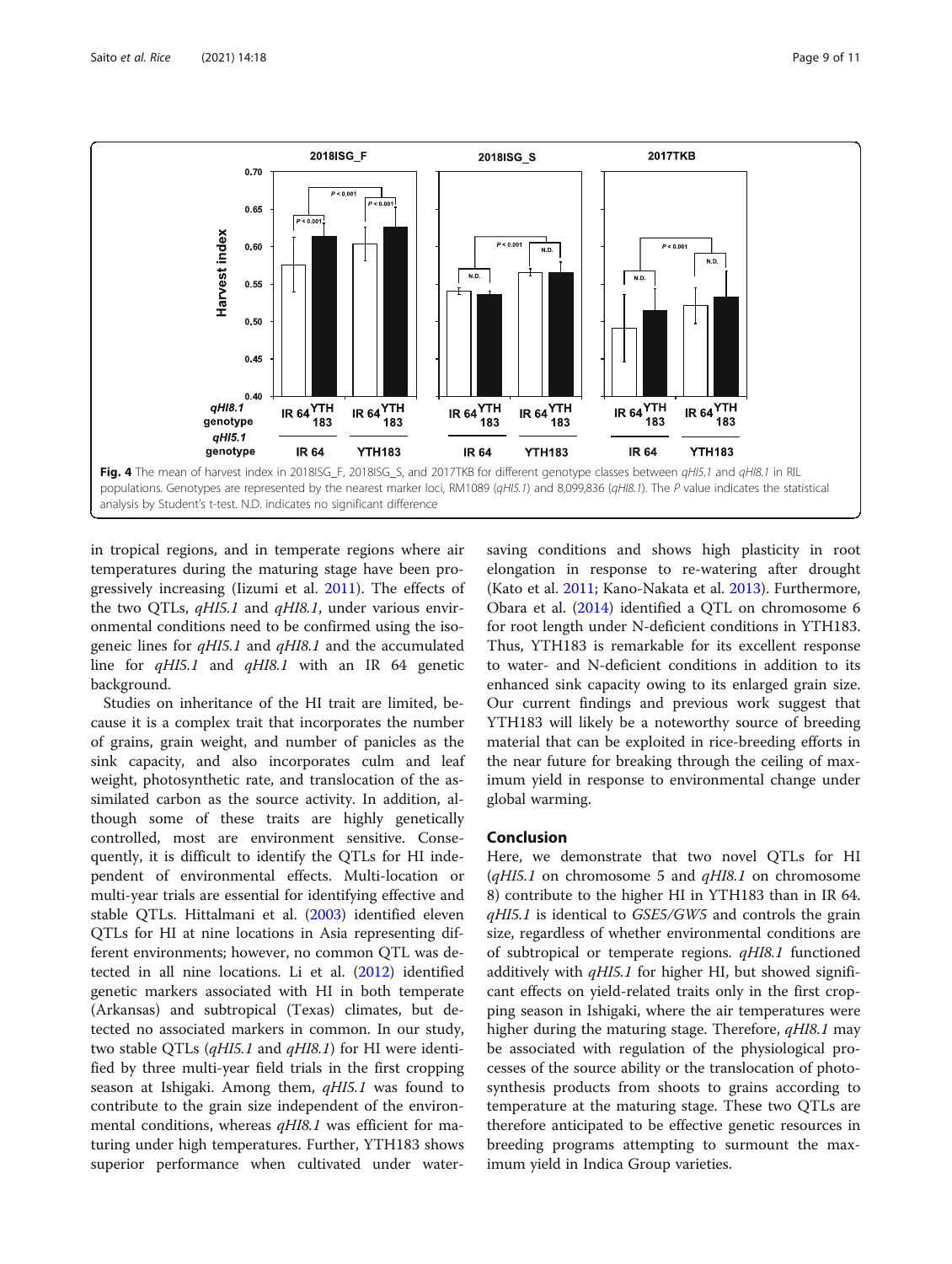#### <span id="page-9-0"></span>Supplementary Information

The online version contains supplementary material available at [https://doi.](https://doi.org/10.1186/s12284-021-00456-1) [org/10.1186/s12284-021-00456-1.](https://doi.org/10.1186/s12284-021-00456-1)

Additional file 1: Figure S1. Details of two major QTLs for HI. (a) qHI5.1 and (b)  $qH$ I8.1. The GSE5/GW5 gene is closely linked with RM1089. The dotted lines on the LOD value curves indicate a threshold calculated by a 1000-times permutation test (the value is 2.41). Figure S2. Identification of genomic polymorphism between IR 64 and YTH183. (a) Schematic image of LOC\_Os05g09520. The white boxes, black triangle, and black bar indicate, respectively, the exon region, insertion position, and 1 Kbp scale bar. The two arrows indicate the primer positions, whose sequences are as follows: Forward primer: TCCATTTTATTGGCATCACTCA; Reverse primer: CCCAAATCCCAGGCTACTGAT (from Duan et al. 2017). (b) Electrophoresis image of the amplicons. M: 100 bp ladder. Figure S3. Graphical genotypes of YTH183. The open and closed bar represent genotypes at regions corresponding to the IR64 homozygous segment and the YP5 homozygous segment, respectively. The top numbers indicate the chromosome number. Figure S4. 1000-grain weight of IR64, YTH183, and the sib lines derived from the same parent (YP5) as YTH183 (Fujita et al. 2009) at Tsukuba in 2015. The black and white bars indicate the IR64-type and YTH183-type alleles at the GSE5/GW5 locus, respectively. The  $P$  value indicates the statistical analysis by Student's t-test. Table S1. Heading date of IR 64 and YTH183. Table S2. The harvest index of IR 64, YTH183, and their derived RIL population. Table S3. Average daily temperature during the maturing stage.

#### Abbreviations

NTPs: New-plant-type varieties; HI: Harvest index; RILs: Recombinant inbred lines; TW: Total weight per plant; CW: Culm weight per plant; PW: Panicle weight per plant; PN: Panicle number per plant; TS: Total number of spikelets per panicle; GN: Number of filled grains per panicle; FR: Fertility ratio; GWt: 1000-grain weight; GL: Grain length; GWd: Grain width

#### Authors' Contributions

HS and YF designed this research project, performed field trials, analyzed data, and wrote the original draft. MO performed field trials in Tsukuba and wrote/reviewed manuscript. AT performed field trials in Ishigaki and wrote/ reviewed the manuscript. TI performed data curation, developed materials, and reviewed/edited the manuscript. KS, DF, and NK developed materials and reviewed/edited the manuscript. All authors approved the manuscript.

#### Funding

This study was performed under the Japan International Research Center for Agricultural Sciences Research Project "Food security in Africa" (2016 onward).

#### Availability of Data and Materials

The datasets generated during and analyzed during the current study are available from the corresponding author on reasonable request.

#### Ethics Approval and Consent to Participate

Not applicable.

#### Consent for Publication

Not applicable.

#### Competing Interests

The authors declare that they have no competing interests.

#### Author details

<sup>1</sup>Tropical Agriculture Research Front (TARF), Japan International Research Center for Agricultural Sciences (JIRCAS), Okinawa 907-0002, Japan. <sup>2</sup>Japan International Research Center for Agricultural Sciences (JIRCAS), Ibaraki 305-8686, Japan. <sup>3</sup>Present address: Faculty of Agriculture, Okayama University, Okayama 700-8530, Japan. <sup>4</sup>Hokuriku Research Station, Central Region Agricultural Research Center (CARC), National Agriculture and Food Research Organization (NARO), Niigata 943-0193, Japan. <sup>5</sup> Present address: Faculty of Agriculture, Saga University, Saga 840-8502, Japan. <sup>6</sup>Present address: Institute

of Crop Science, National Agriculture and Food Research Organization (NARO), Tsukuba 305-8518, Japan.

#### Received: 8 August 2020 Accepted: 28 January 2021 Published online: 10 February 2021

#### References

- Broman KW, Wu H, Sen Ś, Churchill GA (2003) R/QTL: QTL mapping in experimental crosses. Bioinformatics 19:889–890. [https://doi.org/10.1093/](https://doi.org/10.1093/bioinformatics/btg112) [bioinformatics/btg112](https://doi.org/10.1093/bioinformatics/btg112)
- Donald CM (1968) The breeding of crop ideotypes. Euphytica 17:385–403. <https://doi.org/10.1007/BF00056241>
- Donald CM, Hamblin J (1976) The biological yield and harvest index of cereals as agronomic and plant breeding criteria. Adv Agron 28:361–405. [https://doi.](https://doi.org/10.1016/S0065-2113(08)60559-3) [org/10.1016/S0065-2113\(08\)60559-3](https://doi.org/10.1016/S0065-2113(08)60559-3)
- Duan P, Xu J, Zeng D et al (2017) Natural variation in the promoter of GSE5 contributes to grain size diversity in rice. Mol Plant 10:685–694. [https://doi.](https://doi.org/10.1016/j.molp.2017.03.009) [org/10.1016/j.molp.2017.03.009](https://doi.org/10.1016/j.molp.2017.03.009)
- Fujita D, Santos RE, Ebron LA et al (2009) Development of introgression lines of an Indica-type rice variety, IR64, for unique agronomic traits and detection of the responsible chromosomal regions. Field Crop Res 114:244–254. [https://](https://doi.org/10.1016/j.fcr.2009.08.004) [doi.org/10.1016/j.fcr.2009.08.004](https://doi.org/10.1016/j.fcr.2009.08.004)
- Fujita D, Santos REM, Ebron LA et al (2010) Characterization of introgression lines for yield-related traits with Indica-type rice variety IR64 genetic background. Japan Agric Res Q 44:277–290. <https://doi.org/10.6090/jarq.44.277>
- Hay RKM (1995) Harvest index: a review of its use in plant breeding and crop physiology. Ann Appl Biol 126:197–216. [https://doi.org/10.1111/j.1744-7348.](https://doi.org/10.1111/j.1744-7348.1995.tb05015.x) [1995.tb05015.x](https://doi.org/10.1111/j.1744-7348.1995.tb05015.x)
- Hittalmani S, Huang N, Courtois B et al (2003) Identification of QTL for growthand grain yield-related traits in rice across nine locations of Asia. Theor Appl Genet 107:679–690. <https://doi.org/10.1007/s00122-003-1269-1>
- Iizumi T, Yokozawa M, Nishimori M (2011) Probabilistic evaluation of climate change impacts on paddy rice productivity in Japan. Clim Chang 107:391– 415. <https://doi.org/10.1007/s10584-010-9990-7>
- Ishimaru T, Qin J, Sasaki K et al (2017) Physiological and morphological characterization of a high-yielding rice introgression line, YTH183, with genetic background of Indica group cultivar, IR 64. Field Crop Res 213:89–99. <https://doi.org/10.1016/j.fcr.2017.07.006>
- Kano-Nakata M, Gowda VRP, Henry A et al (2013) Functional roles of the plasticity of root system development in biomass production and water uptake under rainfed lowland conditions. Field Crop Res 144:288–296. [https://doi.org/10.](https://doi.org/10.1016/j.fcr.2013.01.024) [1016/j.fcr.2013.01.024](https://doi.org/10.1016/j.fcr.2013.01.024)
- Kato Y, Henry A, Fujita D et al (2011) Physiological characterization of introgression lines derived from an indica rice cultivar, IR 64, adapted to drought and water-saving irrigation. Field Crop Res 123:130–138. [https://doi.](https://doi.org/10.1016/j.fcr.2011.05.009) [org/10.1016/j.fcr.2011.05.009](https://doi.org/10.1016/j.fcr.2011.05.009)
- Khush GS (1995) Breaking the yield frontier of rice. GeoJournal 35:329–332. <https://doi.org/10.1007/BF00989140>
- Laza MR, Kondo M, Ideta O et al (2006) Identification of quantitative trait loci for δ13C and productivity in irrigated lowland rice. Crop Sci 46:763–773. [https://](https://doi.org/10.2135/cropsci2005.05.0084) [doi.org/10.2135/cropsci2005.05.0084](https://doi.org/10.2135/cropsci2005.05.0084)
- Li X, Yan W, Agrama H et al (2012) Unraveling the complex trait of harvest index with association mapping in rice (Oryza sativa L.). PLoS One 7:e29350. <https://doi.org/10.1371/journal.pone.0029350>
- Liu J, Chen J, Zheng X et al (2017) GW5 acts in the brassinosteroid signalling pathway to regulate grain width and weight in rice. Nat Plants 3:1–7. [https://](https://doi.org/10.1038/nplants.2017.43) [doi.org/10.1038/nplants.2017.43](https://doi.org/10.1038/nplants.2017.43)
- Marri PR, Sarla N, Reddy LV, Siddiq EA (2005) Identification and mapping of yield and yield related QTLs from an Indian accession of Oryza rufipogon. BMC Genet 6:33. <https://doi.org/10.1186/1471-2156-6-33>
- McCouch SR, Zhao K, Wright M et al (2010) Development of genome-wide SNP assays for rice. Breed Sci 60:524–535. [https://doi.org/10.1270/jsbbs.](https://doi.org/10.1270/jsbbs.60.524) [60.524](https://doi.org/10.1270/jsbbs.60.524)
- Monna L, Kitazawa N, Yoshino R et al (2002) Positional cloning of rice semidwarfing gene, sd-1: Rice "green revolution gene" encodes a mutant enzyme involved in gibberellin synthesis. DNA Res 9:11–17. [https://doi.org/](https://doi.org/10.1093/dnares/9.1.11) [10.1093/dnares/9.1.11](https://doi.org/10.1093/dnares/9.1.11)
- Obara M, Ishimaru T, Abiko T et al (2014) Identification and characterization of quantitative trait loci for root elongation by using introgression lines with genetic background of Indica-type rice variety IR64. Plant Biotechnol Rep 8: 267–277. <https://doi.org/10.1007/s11816-014-0320-9>